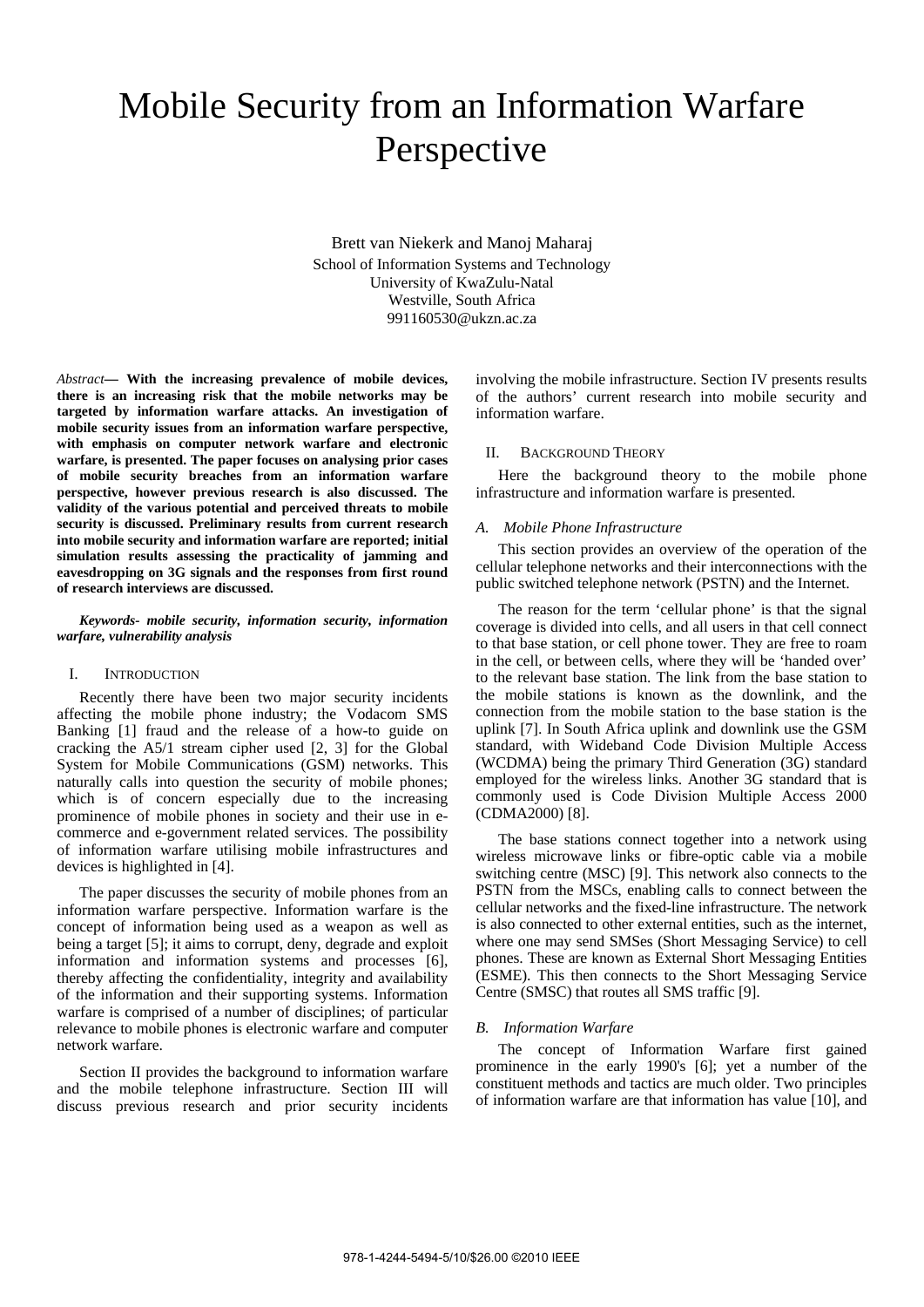information and information systems can be considered both as weapons and targets [5]. The aim of information warfare is to corrupt, deny, degrade and exploit adversary information and information systems and processes [6], and protect the confidentiality, integrity and availability of one's own information and the relevant systems. Information warfare tactics may attempt to impact on the military, political, economic and social domains [5]. The South African National Defence Force identifies six functional areas of information warfare (shown in Fig. 1), namely [11, 12]:

- **Command and Control Warfare:** protecting one's capability to effectively command, control, and manage one's forces while attempting to disrupt an adversary's command and control capacity [11].
- **Intelligence Based Warfare:** maximising one's intelligence gathering and processing capabilities whilst degrading those of an adversary [11].
- **Information Infrastructure Warfare:** protecting one's own information infrastructure (which includes other infrastructure upon which it is dependent) whilst attacking or exploiting an adversary's [11].
- **Electronic Warfare:** preventing an adversary's use of the electromagnetic (EM) spectrum whilst preserving its availability for one's own use [11].
- **Network Warfare:** protects one's information networks whilst attack or exploiting an adversary's information networks [11].
- **Psychological Operations:** planned, and coordinated activities undertaken to influence the emotions, reasoning and behaviour of a target audience in order to further one's objectives [11].

These areas may be grouped into two domains: the application domain, comprising of command and control warfare, intelligence based warfare and information infrastructure warfare; and the enabling domain, comprising of electronic warfare, network warfare and psychological operations [11, 12]. The enabling domain creates affects in the application domain [11, 12].

Relating the information warfare functional areas to the mobile phone infrastructure; electronic warfare will target all the wireless links, and network warfare will target any internet or network connections or services. Information infrastructure warfare will encompass the entire mobile infrastructure. The infrastructure may be used for command and control, or distributing psychological operations messages. Should the mobile phone infrastructure become compromised, it may be possible to exploit it for intelligence based warfare.

# III. INCIDENTS AND PREVIOUS RESEARCH

This section will discuss previous research and assess the impact of this research on the security of the mobile infrastructure. A number of cases where a mobile infrastructure has been compromised or exploited will also be described. For each case, the relevance of the incident to information warfare and future mobile infrastructure security will be discussed.



Figure 1. Information warfare functional areas

# *A. Disgruntled Employee*

In 1999 a disgruntled employee hacked into the Vodafone messaging network and sent SMSs to over 30,000 international subscribers stating that they had won a car, and should phone the his previous employer to claim the prize [13, 14]. This illustrates that there is a valid threat to mobile phone networks from all areas of society; someone with knowledge of a system could gain access to the infrastructure for nefarious purposes. The result of this incident was an influx of calls which blocked the switchboard and brought the firm's business to a halt and cost an estimated £10,000 [13, 14]. This attack was motivated by revenge; however a group wishing to cause more damage could use network warfare tactics to conduct information infrastructure warfare with a more serious impact.

# *B. Greek Cell Phone Espionage*

This incident, also known as the Athens Affair, saw the mobile communications of over 100 high-ranking dignitaries, including the Greek prime minister, compromised due to sophisticated eavesdropping through the manipulation of Vodafone Greece's network components [15]. It is still unclear whether the attackers penetrated the system from the outside or had insider assistance, and it is unknown if recordings were made of any compromised phone calls [15]. The system was compromised just prior to the August 2004 Olympic Games, and was detected in January 2005 [15]. Rogue software was found on four of the MSCs, which subverted the legitimate built-in wiretapping features of the network [15]. The software created parallel streams of the digital voice of the phone call; the original stream between the two users remained, and a copy of the call was sent to other cell phones (along with location information which was sent via SMS) which enabled the attackers to listen in on or record the conversations [15].

The advantage of compromising the switches is that it is the core of the network, therefore the major switches carry the majority of the traffic; and the data through the switches is not encrypted, whereas the GSM wireless links are [15]. Nevertheless, the manipulation of the switch was complicated; intruders had to install and operate the wiretapping software, and occasionally access it to alter the target phone numbers or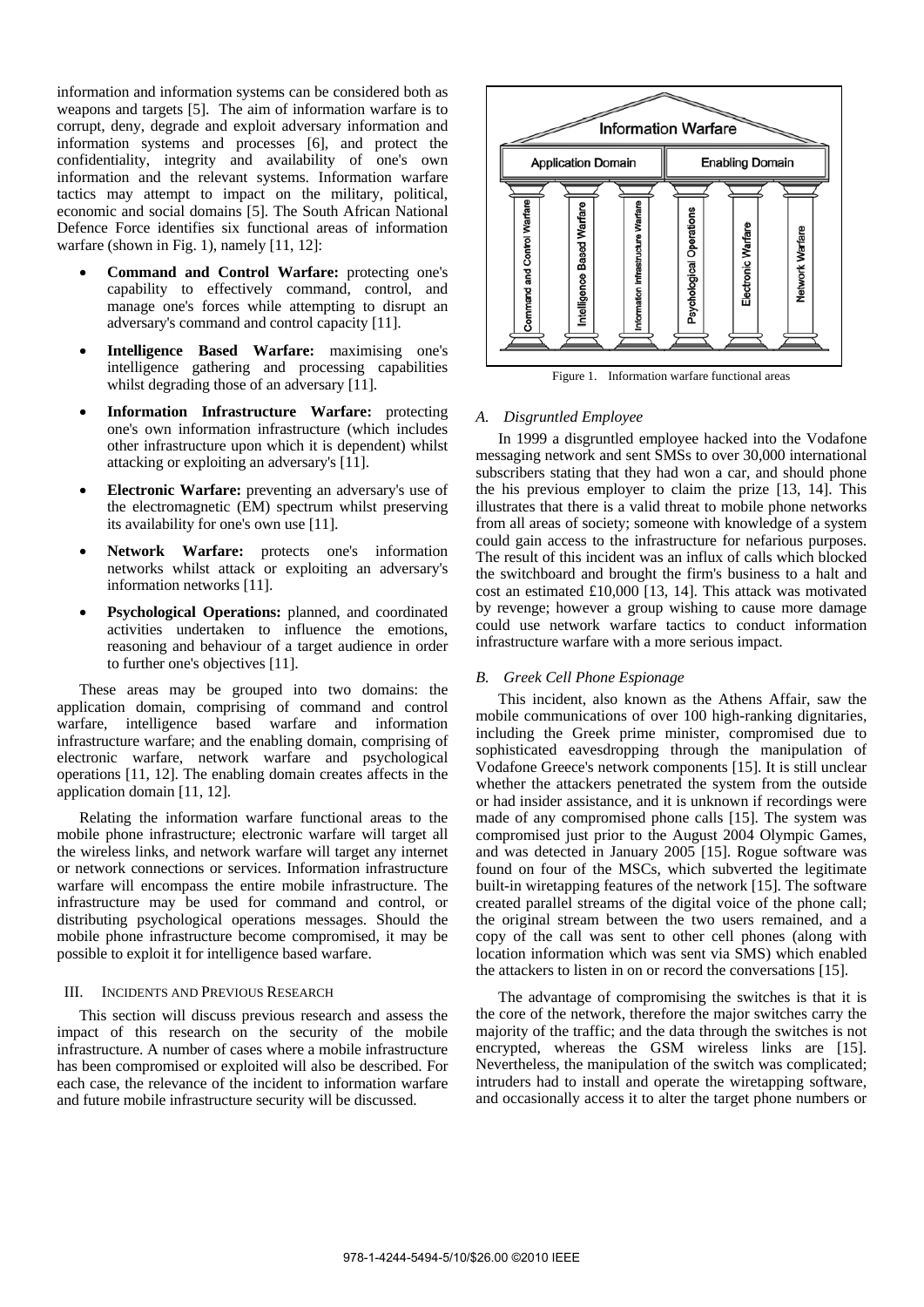eavesdropping receivers, all without the system administrators knowing, without creating logs or the additional code being discovered; reference [15] explains how this was done.

This incident illustrates the use of network warfare to compromise a mobile phone network in order to conduct intelligence based warfare. It also shows that providing a legitimate means for wiretapping may aid potential intruders, as it was specifically the wiretapping function that was targeted; this has implications for the Regulation for the Interception of Communication Act in South Africa. For this act to be effective similar legitimate wiretapping functions need to be present, providing the opportunity for the switching centres to be compromised as in the example above, or the possibility of individuals impersonating law enforcement officials gaining access to the wiretapping function.

# *C. The SMS Banking Scandal*

In July 2009 a Vodacom engineer and a co-accused were arrested in South Africa for creating duplicate SIM cards in order to intercept the one-time passwords that banks sent to their client via SMS for internet banking [1]. It is estimated that their efforts managed to steal over R7 million from banking clients [1]. Information that was used to identify targets and aid the password interception was gathered through phishing attacks [16]. It appears that some form of social engineering (psychological operation) was employed to coerce the Vodacom engineer in co-operating with the external gang [1]. Through the engineer, the gang was able to compromise the confidentiality of both the mobile phone network and the financial institutions. This illustrates the relevance of the insider threat to mobile security. This also may open the possibility of using an attack similar to the Greek espionage incident described above to intercept the passwords.

# *D. The GSM Project*

The GSM Project is attempting to break the A5/1 stream cipher used in GSM mobile phone communications to protect the wireless link [3]. The effort is using distributed computing to generate a large look-up table which could be used to crack encryption on GSM networks [3, 17]. The GSM Alliance believes that the codebook will be large; approximately 2TB, and that the process will still be complex and special equipment will be required to intercept the mobile phone signal [17]. The eavesdropper also needs to be close enough to the cell phone to intercept the signal. Therefore, to do mass interceptions such as the Greek incident, this method is not practical. Due to the complexities this capability beyond most individuals, whereas other groups and governments have access to more sophisticated and effective methods. The project was not intended to actually be used, but to create awareness of possible vulnerabilities and coerce the mobile phone operators to improve the security of their networks [3].

# *E. Mobile Phone Viruses*

The Cabir mobile phone virus first detected in June 2004, and was limited to the Symbian-60 operating systems and Bluetooth capable phones [18]. The Skulls virus also targets the Symbian series operating systems and is distributed via Bluetooth; it disables all system applications, therefore usually only the phone functionality remains [19]. These viruses prove the concept of using mobile phones as a platform for distributing viruses, and also the transmission of viruses over Bluetooth services. The CommWarrior virus also had the capability of propagating via the multimedia messaging service (MMS), however user interaction was required [20], indicating a degree of social engineering. The propagation of mobile phone malware was modelled in [21], which shows that the propagation by MMS may result in severe degradation of the MMS service due the central MMS server becoming congested.

In March 2010 it was found that Vodafone HTC Magic smartphones in the UK that were running Google's Android software contained a Mariposa bot client that sent the users' passwords and credentials when it was connected to a PC [22]. There is also a range of spyware, worms and exploits that target the iPhone, most of which compromise the phone's content [23]. This again shows the concept of using mobile phones to distribute malware, in this case to 'gather intelligence' on users' confidential information. India has recently banned the importation of Chinese manufactured cell phones and infrastructure components due to a fear of malware that could compromise the privacy of India's mobile networks [24].

From an information warfare perspective, these examples illustrate the possibility of using viruses and malware as offensive network warfare not only targeting computer networks, but also the mobile phones networks. This could increase the effectiveness of an information warfare attack, and also increase the psychological impact of that attack.

# *F. Other Incidents*

The mobile phone networks may be used as a tool for mass distribution of propaganda, psychological operations messages and hate speech, as occurred in Kenya after the December 2007 elections, further inciting the violence between the ethnic tribes [25]. There are also reports of Israel hacking into Lebanese telephone and mobile phone networks and spamming users with SMS and voice mail messages offering rewards for information on missing Israeli soldiers and distributing anti-Hezbollah messages [26].

These incidents illustrate the use of the mobile phones for psychological operations. Once the mobile network has been compromised via network warfare, mass messages may be sent in order to influence a population's perceptions. Legitimate SMS tools may also be utilised for this purpose.

Phishing scams have also begun to appear on mobile phones in South Africa [27]; the migration of scams to mobile phones was predicted in the United States in 2005 [9, 28]. There have also been a number of incidents where users have been billed for, and even had money debited from their bank accounts, due to problems with SMS subscription services [29]. Similar problems could be exploited by groups as business intelligence, or to illegally fund operations through this fraud. The increase in the use of mobile phones for social networking applications and email may further expose users to these attacks.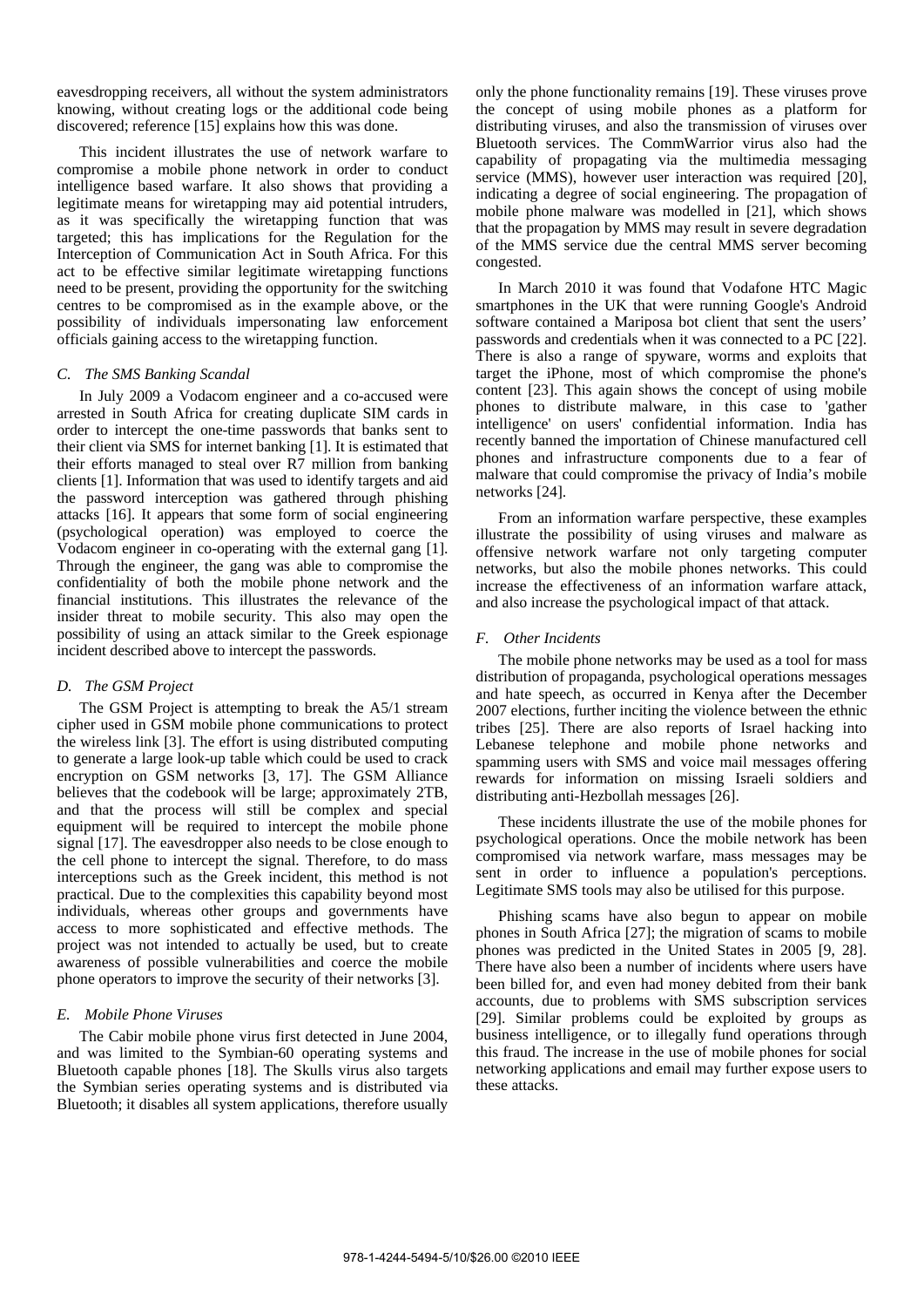In June 2010 it was found that the iPad 3G services were breached; over 100 000 high ranking persons in the United States had their emails and associated SIM card authentication compromised [30]. This again illustrates the vulnerability of 'smart' mobile devices.

### *G. Exploitation of SMS Services*

Reference [9] illustrates the possibility of saturating a localised area with SMSs; should sufficient SMSs be distributed, even voice calls in the affected area could be denied. The principle is that a compromised web-based ESME could be used to flood mobile networks with spam SMSs, overwhelming any bottlenecks in the mobile network [9]. The possibility of targeted attacks is also mentioned, where a few individuals could have their mobile phones flooded with spam in order to prevent legitimate messages and voice from reaching the devices [9].

This research again illustrates the susceptibility of mobile networks to a network warfare attack via the internet. The advantage to this type of an attack is that it can originate from anywhere in the world, and potentially affect larger areas; traditional jamming requires the jammer to be within a certain range of the target. With the introduction of high bandwidth technologies, a general attack may not be as successful due to the required amount of spam SMSs; however it is still a possibility. From a South African perspective, the mobile networks are grouped according to the network service provider, and not according to regional area as in the U.S. where the investigation took place [9]. South African mobile networks may be more resilient to such an attack as it may need to overwhelm a nation-wide network in order to be successful.

It is also possible to use an SMS injection attack which crashes the connectivity on a number of smart phones; this prevents the user from connecting to GSM, 3G or WiFi networks [31]. This is effectively a denial of service attack against the mobile device itself.

#### *H. Summary*

The majority of incidents illustrate the use of network warfare to compromise the security of mobile networks in order to accomplish various objectives; the insider threat is also realised. Standard information security practices should be sufficient to prevent such incidents from occurring; firewalls and intrusion detection systems may be employed to mitigate the threats by controlling the linkages on the mobile phone infrastructure to the internet. However, information security policies and hardware and software configurations need to be effective and kept up to date, just as in computer networks. Conducting awareness campaigns for the public and employees may mitigate the insider threat, the success of phishing attacks, and malware propagation. With the increasing prevalence of smartphones with mobile computing and connectivity capabilities, the overlap between the mobile network and computer network is increasing, introducing new information warfare opportunities. The incidents and research discussed illustrate methods to exploit degrade, and possibly deny use of the mobile phone infrastructure or the devices themselves.

# IV. PRELIMINARY RESEARCH RESULTS

This section provides the preliminary results of current research being conducted by the authors in addition to the analysis of incidents. Two sets of results are presented: a simulation analysis investigating jamming and eavesdropping in 3G mobile communications, and the results of interviews. Eavesdropping and jamming of wireless signals are tactics of electronic warfare; one of the functional areas of information warfare described above. The interviews results presented focus on the information warfare and security threats to the mobile networks.

# *A. Eavesdropping and Jamming of Mobile Phones*

As the links to the end-user of the mobile phone networks is wireless, they are susceptible to interception and jamming. This section discusses some issues from previous research, and presents simulation results analysing potential effects of a specific attack on the wireless signal.

An issue with eavesdropping on mobile phones is that the base station controls the power with which the various mobile stations transmit in order to have the multiple user signals arriving at the base station with the same power; this results in an uneven distribution of signal power throughout the cell, which may be to the advantage or detriment of an eavesdropper [32]. Combined with the number of users in the cell, the eavesdropper should be located in close proximity to the target user; military electronic warfare equipment may be able to circumvent these issues. However, the encryption still will need to be broken.

Many devices are on the market which could be used to jam mobile phones in localised areas. These use signals that result in the mobile phones registering 'no signal'; these systems are effective for both GSM and 3G networks [33].

In 3G mobile communications, a spread-spectrum technology is used that employs the use of a unique spreading sequence that is used for both transmitting and receiving the signals; the correlation characteristics of the spreading sequence provides inherent security to the signals; primarily the signals are difficult to detect and have resistance to jamming. For more information on jamming of mobile phones see [34] and [35]. To circumvent this, a method of estimating the spreading code from the signal using an expectationmaximisation algorithm for the purposes of eavesdropping has been proposed [36]; this may also be extended to applications to improve jammer performance.

The estimated spreading sequence from the expectationmaximisation algorithm would need to be accurate; Monte Carlo simulations were performed using Matlab to illustrate the effects of the estimated sequence correlation with the actual sequence on performance, determined by the bit error rate (BER) at given signal-to-noise ratios (SNR) or jamming-tosignal ratios (JSR). The simulations comprised 100 iterations, and the data streams of 100,000 bits were randomly generated for each user. The channel noise was randomly generated additive white Gaussian noise at a SNR of 10dB; no other channel characteristics were modelled. Six users were modelled; all signals had equal strength at the receiver. Length-31 Gold codes were used for spreading sequences.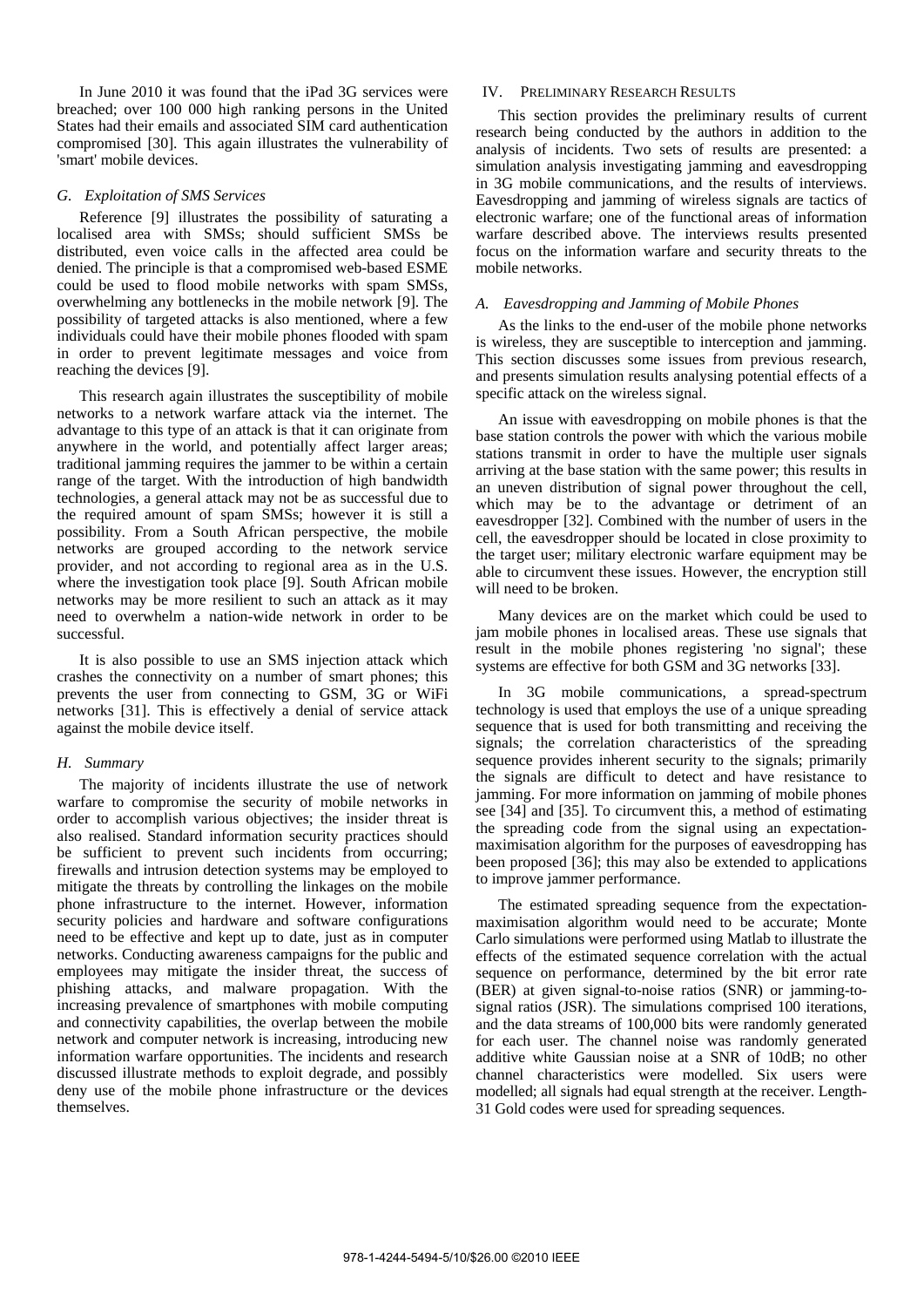

Figure 2. Signal performance under spread jamming

For the jamming simulation, a JSR of 5dB at the receiver was used, and the jammer was considered as one of the six users. The results of the simulation are shown in Fig. 2. For digital signals, 20% of the signal needs to be jammed for the jamming to be effective, however 30% to 33% is usually taken as the correct figure [34, 35]. A 30% bound is shown in Fig. 2. As can be seen, a correlation of 0.6 is required for the jamming to be effective. At higher jamming-to-signal ratios this value of correlation will decrease.

The results of the eavesdropping simulation are shown in Fig. 3, and illustrate that very high correlation between the estimated sequence and real sequence is required to achieve reasonable performance. As the simulation assumed perfect power control, which is unlikely at an intercept receiver, and did not model channel characteristics such as fading, it can be assumed that actual performance would be worse, thereby requiring higher correlation.

For both the case of jamming and eavesdropping on the wireless channel, which are both electronic warfare attacks, the target area will be localised. Whilst sophisticated military and eavesdropping equipment are available and would probably give the required performance, a case can be made that the network warfare attacks to compromise the mobile switch centre will be more beneficial, as it gives access to a greater number of users, and can be controlled from anywhere in the world.

#### *B. Results of Research Interviews*

Interviews were conducted with international members of the information warfare, information security, and critical infrastructure protection communities; and the initial results are presented here. The purpose of the interviews is to get professional opinions on the importance of mobile phones, and the potential threats to the mobile infrastructure. Prospective respondents were identified through their publications; all respondents had either authored a book or report in the relevant subject areas. The e-Delphi method [37] was used, and five of six prospective responses were received. Three open-ended questions were asked relating to the security of the mobile phone infrastructure:



Figure 3. Performance of eavesdropping using estimated spreading code

- What is the greatest information warfare or security threat to the mobile phone infrastructure?
- Should the cell phone infrastructure be considered part of the critical information infrastructure, and should cell phones be considered specifically in critical infrastructure and information security policies?
- How important are cell phones to the following: Large business; small business; military; government; security services; insurgents, terrorists, and criminals.

In response to the threats related to the mobile phone infrastructure, nine key terms were received, four of which related to access to information through monitoring. The five remaining concerns included: dependence, malware, cybercrime, lack of data verification, and the ability of smart phones to gain remote access with fewer security controls. This seems to indicate that there is a concern regarding the privacy of information on mobile networks, which is clearly understandable given the examples in section III.

There were four positive and one neutral response to the cell phone infrastructure forming part of the critical information infrastructure. Three positive, one neutral and one negative response were received regarding explicit critical infrastructure policies for mobile phones. These responses indicate that the mobile phone infrastructure should be considered as part of the critical information infrastructure, and there should be explicit consideration of the mobile phone infrastructure in the relevant policies.

Responses to the importance of mobile phones to various sectors were as follows: four positive and one neutral response were received for both small and large businesses; four positive and one negative response was received for government, military and security services. All the responses towards the importance of mobile phones to malicious actors (terrorists, insurgents and criminals) were positive. This illustrates the importance of the mobile phone infrastructure to a nation's wellbeing, and therefore it should be considered as part of the national critical information infrastructure. However, as mobile phones also have importance to malicious actors, countermeasures to mitigate exploitation, which may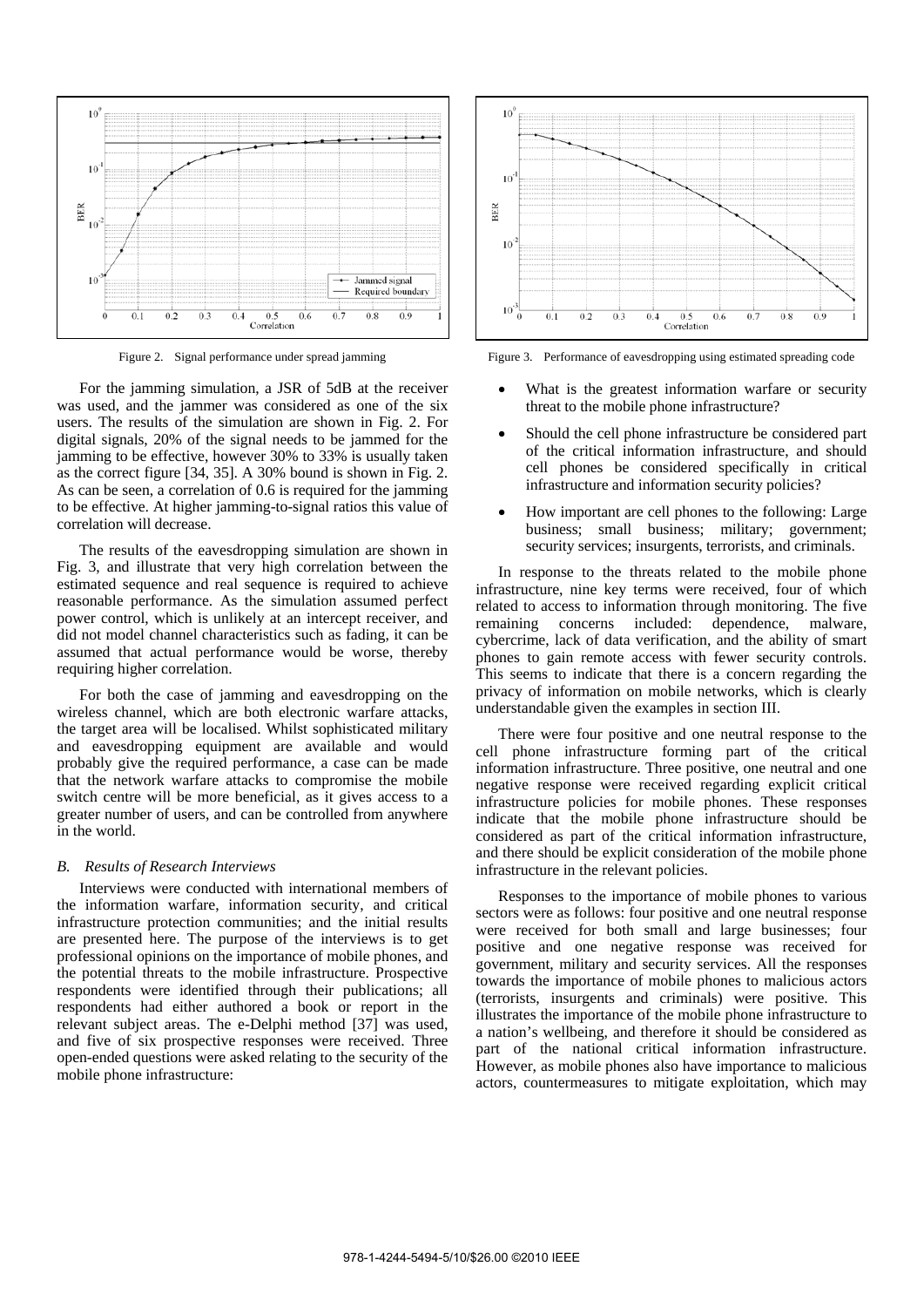include limited information warfare attacks on the infrastructure, should be made available.

The five international interviews discussed in this section do not provide sufficient results by themselves; additional interviews are to be conducted with local respondents to solicit information specific to South Africa. The interview results are to corroborate literature. In addition, a survey of informal traders in the major KwaZulu-Natal centres will be conducted to estimate the potential economic impact from this sector due to a severe outage of mobile services, which may occur due to a concerted information warfare attack on the information and communications infrastructure.

### V. CONCLUSIONS

Information warfare may target information infrastructures through network warfare and electronic warfare in order to exploit, deny, degrade or corrupt information and the information infrastructure. The paper investigated significant information security breaches of the mobile infrastructure from an information warfare perspective.

The security incidents discussed show that the mobile infrastructure is a potential target for an information warfare attack; and there are potential vulnerabilities which could make the infrastructure susceptible to attack. Network warfare and electronic warfare attacks may be used to conduct information infrastructure warfare by exploiting and degrading or denying the services of the mobile phone infrastructure. From the examples and results presented, a network warfare attack, or using an insider, may prove to be more beneficial at a strategic level than an electronic warfare attack. Standard information security practices should mitigate the effects of such network attacks.

The results from the international interviews give an indication that there is some concern over the ease at which the confidentiality of the mobile infrastructure could be attacked. There is also an indication that the mobile infrastructure is important to national wellbeing, and should be explicitly considered as part of the critical information infrastructure.

#### **REFERENCES**

- [1] K. Van Rooyen, "Hidden price of a banking scam," The Sunday Times, pg. 9, 19 July 2009. (references)
- [2] Unknown Author, "Call-hacking guide put on internet," The Daily News, pg. 4, 31 December 2009.
- [3] K. Nohl, C. Paget, "GSM: srsly?"  $26<sup>th</sup>$  Chaos Communications Congress,<br>27-30 December 2009. Berlin. Available at: 27-30 December 2009, Berlin. Available at: http://events.ccc.de/congress/2009/Fahrplan/attachments/1519\_26C3.Ka rsten.Nohl.GSM.pdf [Accessed 19 March 2010].
- [4] W. Schwartau, "Cyberwar 4G," Infowarcon 2010, 12-14 May 2010, Washington D.C. Available at: http://www.crows.org/the-ioinstitute/infowarcon-2010-agenda.html [Accessed 25 June 2010].
- [5] W. Hutchinson, and M. Warren, Information Warfare: Corporate Attack and Defense in a Digital World, Butterworth Heinemann: Oxford & Aukland, 2001.
- [6] C. Kopp, "A fundamental paradigm of infowar," Systems, pp. 31-38, March 2000.
- [7] D. Adamy, EW103: Tactical Battlefield Communications Electronic Warfare, Artech House: Boston & London, 2009.
- [8] Global Mobile Suppliers Association, Evolution of Mobile Systems to 3G, 2010, available at: http://www.gsacom.com/news/statistics.php4 [Accessed 8 April 2010].
- [9] W. Enck, P. Traynor, P. McDaniel, and T. La Porta, Exploiting open functionality in SMS-capable cellular networks, Proceedings of the  $12<sup>th</sup>$ ACM Conference on Computer and Communications Security, Alexandria, pp. 393-404, 7-11 November 2005.
- [10] D. Denning, Information Warfare and Security, Addison-Wesely: Boston, 1999.
- [11] M. Brazzoli, "Future prospects of information warfare and particularly psychological operations," In: L. Le Roux (ed.), South African Army Vision 2020, Institute for Security Studies: Pretoria, 2007, pp. 217-232.
- [12] J. Théron, "Operational battle space: an information warfare perspective," In: Phahlamohlaka, J. Veerasamy, N. Leenan, L. Modise, M. (eds.), IFIP TC9 Proceedings on ICT uses in Warfare and the Safeguarding of Peace, CSIR: Pretoria, 2008, pp. 41-47.
- [13] A. Jones, G. Kovacich, and P. Luzwick, Global Information Warfare, Auerbach Publications: Boca Raton, London & New York, 2002.
- [14] M. Weaver, "Computer genius took hie revenge," The London Telegraph, 16 August 1999.
- [15] V. Prevelakis, and D. Spinellis, "The Athens Affair," IEEE Spectrum, July 2007. Available at: http://spectrum.ieee.org/telecom/security/theathens-affair/1 [Accessed 12 March 2010].
- [16] S. Dingle, "Anatomy of an SMS banking scam," Fin24.com [online], 15 July 2009, Available at: http://www.fin24.com/articles/default/display\_article.aspx?ArticleId=26 38902 [Accessed 6 April 2010].
- [17] S. Ragan, "GSM Alliance downplays seriousness of GSM project," The Tech Herald [online], 28 August 2009, available at: http://www.thetechherald.com/article.php/200935/4332/GSM-Alliancedownplays-seriousness-of-GSM-project [Accessed 6 April 2010].
- [18] J Parial, An Analysis of the Cabir Mobile Phone Virus, CERT-In, 11 May 2005.
- [19] F-Secure Corporation, F-Secure Virus Descriptions: Skulls.A [online], 9 November 2005, available at: http://www.f-secure.com/vdescs/skulls.shtml [Accessed 7 April 2010].
- [20] F-Secure Corporation, F-Secure Virus Descriptions: Worm:SymbOS/Commwarrior [online], available at: http://www.fsecure.com/v-descs/commwarrior.shtml [Accessed 7 April 2010].
- [21] C. Fleizach, M. Liljenstam, P. Johansson, G.M. Voelker, and A. Méhes, "Can You Infect Me Now? Malware Propagation in Mobile Phone Networks," *The 5th ACM Workshop on Recurring Malcode (WORM'07)*, Alexandria, Virginia, November 2007.
- [22] R. Charette, "First Energizer, now Vodaphone: more malware found in store bought consumer electronic products," IEEE Spectrum Riskfactor Blog [online], 10 March 2010, available at: http://spectrum.ieee.org/riskfactor/computing/it/malware-found-in-storebought-consumer-electronics [Accessed 6 April 2010].
- [23] N. Seriot, "iPhone Privacy," Black Hat DC 2010, Arlington, Virignia, 2010. Availalble at: http://www.blackhat.com/html/bh-dc-10/bh-dc-10 archives.html [Accessed 26 June 2010].
- [24] Unknown Author, "India Bans Chinese Cell Phones," StrategyPage.com, 2 May 2010, available at: http://www.strategypage.com/htmw/htiw/articles/20100502.aspx [Accessed 3 May 2010].
- [25] A. Okeowo, "SMSs 'tool of hate in Kenya'," The Mail and Guardian, 19 February 2008, available at: http://www.mg.co.za/article/2008-02-19 smss-used-as-a-tool-of-hate-in-kenya [Accessed 4 March 2009].
- [26] Unknown Author, "Gaza Cell Phones Targeted," Strategypage.com [online], 2 January 2009, available at: http://www.strategypage.com/htmw/htiw/20090102.aspx [Accessed 7 April 2010].
- [27] L. Franics, "Phishing scams migrate to mobile," ITWeb [online], 23 July 2009, available at: http://www.itweb.co.za/index.php?option=com\_content&view=article&i d=24706:phishing-scams-migrate-to-mobile [Accessed 8 April 2010].
- [28] J. Swartz, "Cell phones now richer targets for viruses, span, scams," USA Today [online], 28 April 2005, available at: